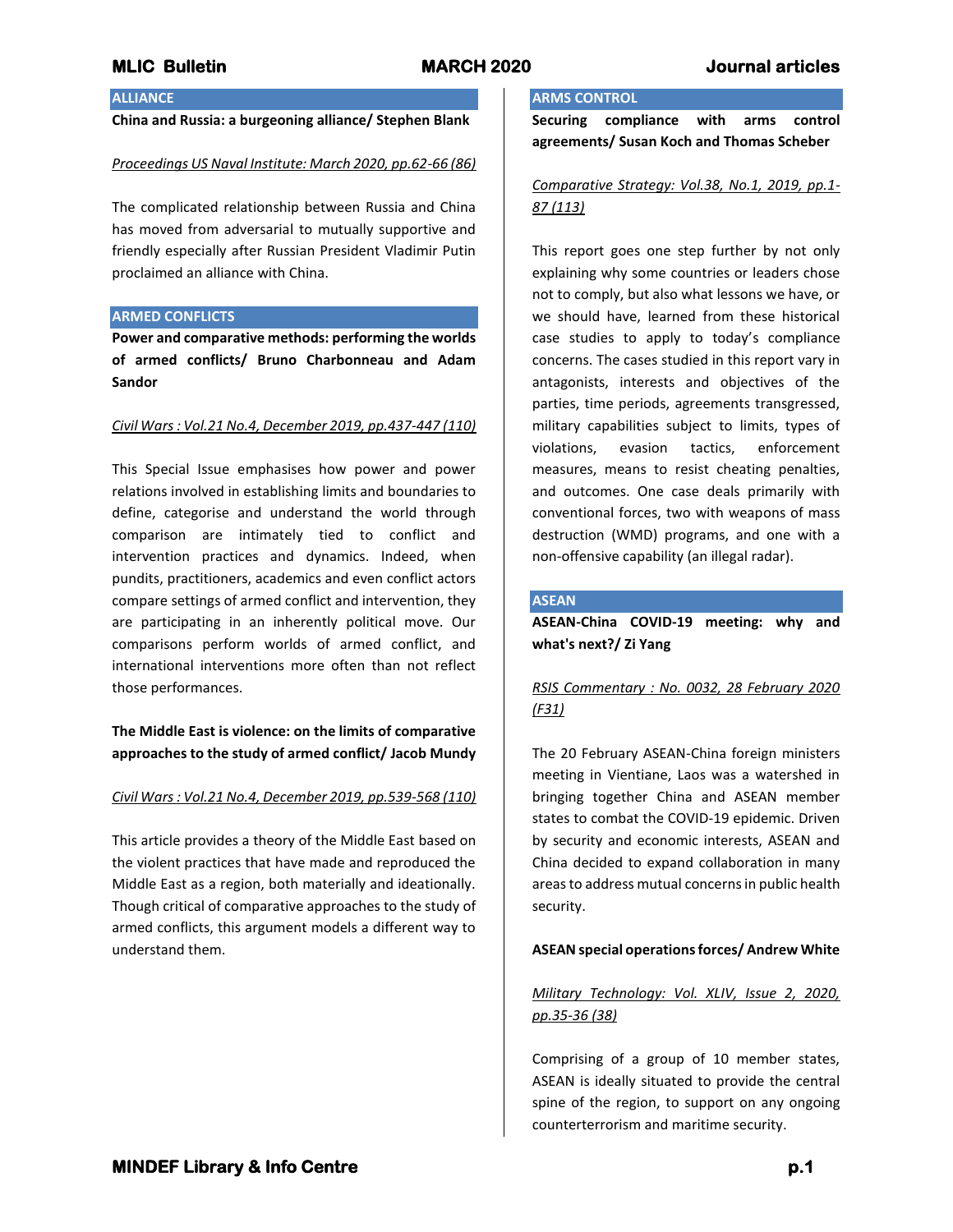## **ASIA**

**Future warfare: the two-dimensional security challenge/ Steven Metz**

## *RSIS Commentary : No. 0022, 5 February 2020 (F31)*

While it is difficult to precisely predict the future of armed conflict, two things seem likely: Asia will be the vortex of the global security system; and armed conflict will have both conventional and hybrid dimensions.

## **AUSTRALIA**

**Exploring interrelationships between high-level drug trafficking and other serious and organised crime: an Australian study/ Caitlin Elizabeth Hughes**

## *Global Crime : Vol.21, No 1, February 2020, pp. 28-50 (111)*

This paper uses open source law enforcement data to explore interrelationships in Australia. A database was compiled of all reported criminal incidents of high-level drug trafficking between 2011 and 2017 and any concurrent charges for other serious and organised crime (SOC), sourced from official reports and press releases of Australian federal law enforcement and criminal intelligence agencies. It discusses the implications for research, policy and practice.

## **AUTOMATED WARFARE**

**The coming of automated warfare/ Michael T. Klare**

*Current History: Vol 119, No.813, January 2020, pp.9-14 (20)*

The progression from semiautonomous, unarmed supply robots to fully autonomous weapons systems is likely to occur rapidly and with limited public scrutiny. This raises fundamental questions about the future of warfare, the role of humans on the battlefield and the ethics and legality of robotic combat.

# **CHINA**

**China/Russia 2035/ Dylan Monks**

# *Comparative Strategy: Vol.38, No.4, 2019, pp.327-346 (113)*

The relationship between the Russian Federation and the People's Republic of China is one of great complexity and importance to policymakers tasked with forming U.S. foreign policy. Considering the long-term implications for U.S. strategy, the research seeks to anticipate future trends in the Sino/Russia relationship. From a list of highlighted "driving forces" in the Sino/Russia relationship, the research points to two critical uncertainties (U.S. policy and Central Asia) that could dictate the future relationship between the two powers. The study recommends a change in U.S. policy that accounts for the growing environmental and technological tensions that are driving current geopolitical unrest in the developing world and suggests that a change is taking place in how the global community defines, conceptually, the role of great-power politics.

**Counterterrorism and preventive repression: China's changing strategy in Xinjiang/ Sheena Chestnut Greitens**

# *International Security : Vol 44, No 3, Winter 2019/20, pp.9-47 (68)*

In 2017-18, the Chinese Communist Party (CCP) changed its domestic security strategy in Xinjiang, escalating the use of mass detention, ideological re-education and pressure on Uyghur diaspora networks. Commonly proposed explanations for this shift focus on domestic factors: ethnic unrest, minority policy, and regional leadership. The CCP's strategy changes in Xinjiang, however, were also likely catalyzed by changing perceptions of the threat posed by Uyghur contact with transnational Islamic militant groups in Southeast Asia and the Middle East, and a corresponding increase in perceived domestic vulnerability.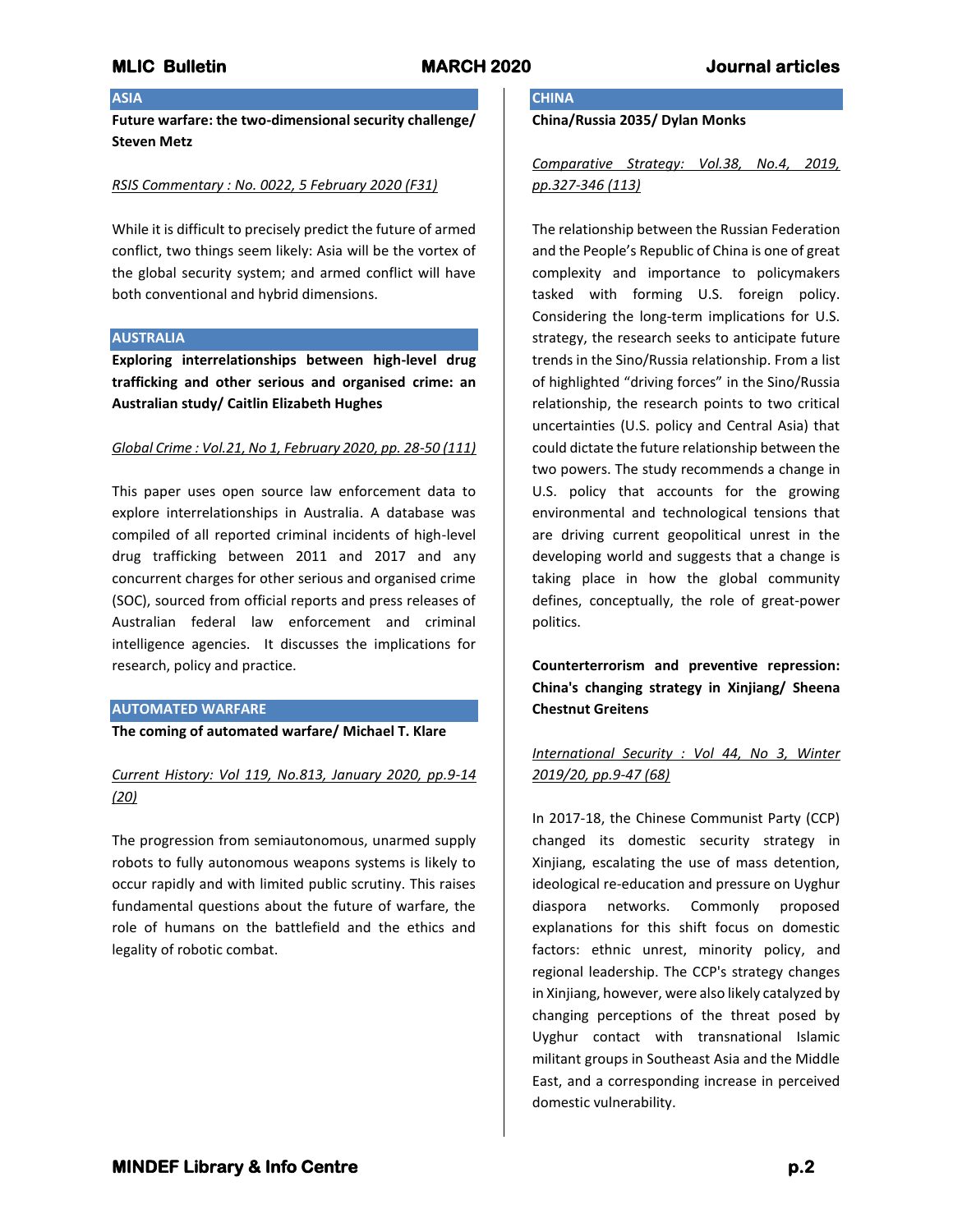## **CHINA**

**China's emerging disaster diplomacy: what it means for Southeast Asia/ Lina Gong**

## *RSIS Commentary : No. 0023, 6 February 2020 (F31)*

The Chinese government formed two new bodies in 2018 that have been expected to improve China's response to natural hazards and humanitarian emergencies in other countries. What are the implications for Southeast Asia, where the risk and threat of different types of disaster persist?

### **CYBER**

**Why can't we be friends? challenges to international cyberwarfare cooperation efforts and the way ahead/ Gil Baram and Harel Menashri**

## *Comparative Strategy: Vol.38, No.2, 2019, pp.89-97 (113)*

In the past few years, there has been growing recognition of the importance of international cooperation concerning cyberwarfare norms. To this end, a number of international forums have been established, but as of now, they have had limited success. We recognize three major challenges to the success these forums: (1) the problem of trust, (2) varying threat perceptions, and (3) different definitions of state sovereignty. We analyze the existing disagreements between the U.S., Russia, and China, and show how a "bottom-up" solution like the Global Commission on the Stability of Cyberspace can facilitate reaching an agreement despite these differences.

# **CYBER**

**Mixed Signals: A Flawed Approach to Cyber Deterrence/ Alexander Klimburg**

## *Survival: Vol.62, No.1, February - March 2020, pp.107-130 (106)*

The conduct and deployment of the United States Cyber Command's (CYBERCOM) vision of 'persistent engagement' represents a radical and largely unwelcome departure from previous notions of conflict in cyberspace. It justifies a much more aggressive CYBERCOM mission that ignores the potential for unwanted effects that could prove to be highly destabilising in an already volatile international security environment.

# **Deterring Cyber Coercion: the exaggerated problem of attribution/ David Blagden**

# *Survival: Vol.62, No.1, February - March 2020, pp.131-148 (106)*

The political interests being advanced by a cyberattack will often make the identity of the aggressor clear, even if the origin of the attack itself cannot be readily traced via technical means. The prominence of deterrence by punishment in Western cyber strategy has grown in line with capabilities and understanding. The 2011 cyberdefence strategies of the United States and United Kingdom - the two most capable Western cyber powers - did not mention retaliation, although both referred to deterrence and dwelt extensively on hardening and resilience.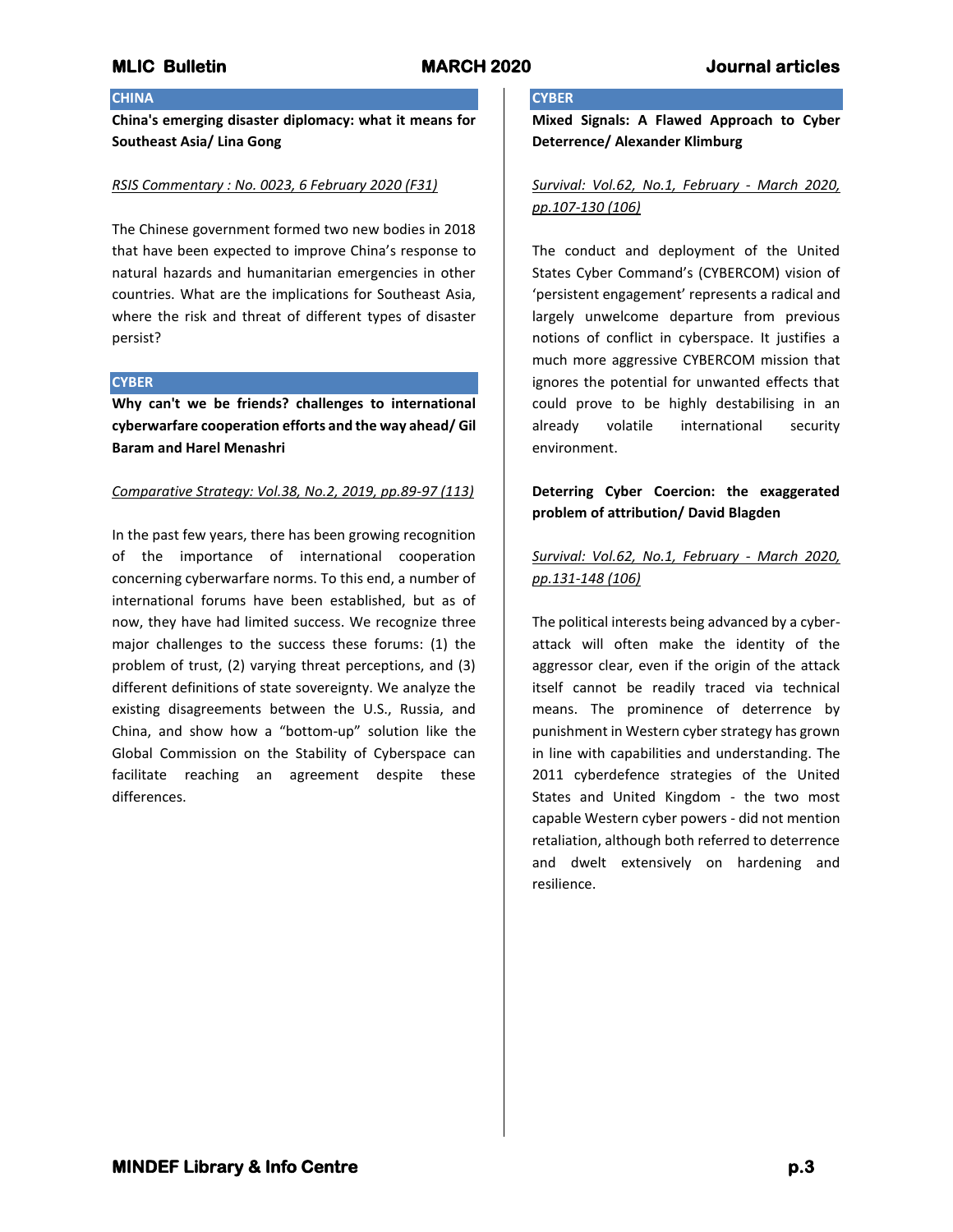## **CYBER**

**Cyber war and lessons from history in the digital age/ R. Gerald Hughes**

# *Intelligence and National Security : Vol. 35, No 2, March 2020, pp.300-305 (99)*

It explains how vital it is to understand the benefits and pitfalls of cyber technology by discussing historical cases of new technology shaping weaponry, war and preventing conflict. They argue, 'To realize its benefits, and to minimize the technology's destructive potential, the widest possible range of societies and states must learn to steward it wisely'. Through historical analysis of earlier technologies, it highlights on shed light on militarytechnological issues surrounding the use of cyber weapons, how effective they could be in a war and preventing cyber conflict.

### **CYBER SECURITY**

**Iran and its neighbors face risks and opportunities in cyber security/ Gawdat Bahgat**

### *Orbis: Volume 64, Issue 1, 2020, pp.78-97 (44)*

The nature of warfare has changed dramatically in the last few years and is certain to continue changing in the coming years. Adversaries are less likely to use traditional military strikes. Rather, they are more likely to compete in the so-called "Gray Zone". The term refers to an activity that is coercive and aggressive in nature, but deliberately is designed to remain below the threshold of conventional military conflict. The cyber domain is a major arena in this gray zone. This article examines how Islamic Republic of Iran and its regional adversaries (Kingdom of Saudi Arabia and the State of Israel) have developed and utilized cyber warfare capabilities.

## **DISASTER POLICY**

**Making collective policy entrepreneurship work : the case of China's post - disaster reconstruction/ Na Tang**

*Journal Of Asian Public Policy : March 2020, Vol 13. No 1, pp.60-78*

This paper presents a case study of a group of officials who enabled collective policy entrepreneurship work by combining social acuity, problem of reframing, common interests, lack of resources and complementary capabilities.

### **GLOBAL HEALTH SECURITY**

**Beyond COVID-19: global priorities against future contagion/ Jose Montesclaros**

## *RSIS Commentary : No. 0030, 20 February 2020 (F31)*

Given the credible threat of disease reemergence and evolution, governments today should allocate resources to preventing future novel diseases, even as they face 'wartime conditions' in battling COVID-19.

## **INDONESIA**

**Repatriating militants: Indonesia's dilemma & its consequences/ Cameron Sumpter and Chaula R. Anindya**

# *RSIS Commentary : No. 0029, 19 February 2020 (F31)*

Repatriating and reintegrating citizens who travelled to the Middle East to join ISIS is uncertain, expensive and politically unpopular. But leaving them in hazardous refugee camps with thousands of likeminded militants may pose even greater long-term problems.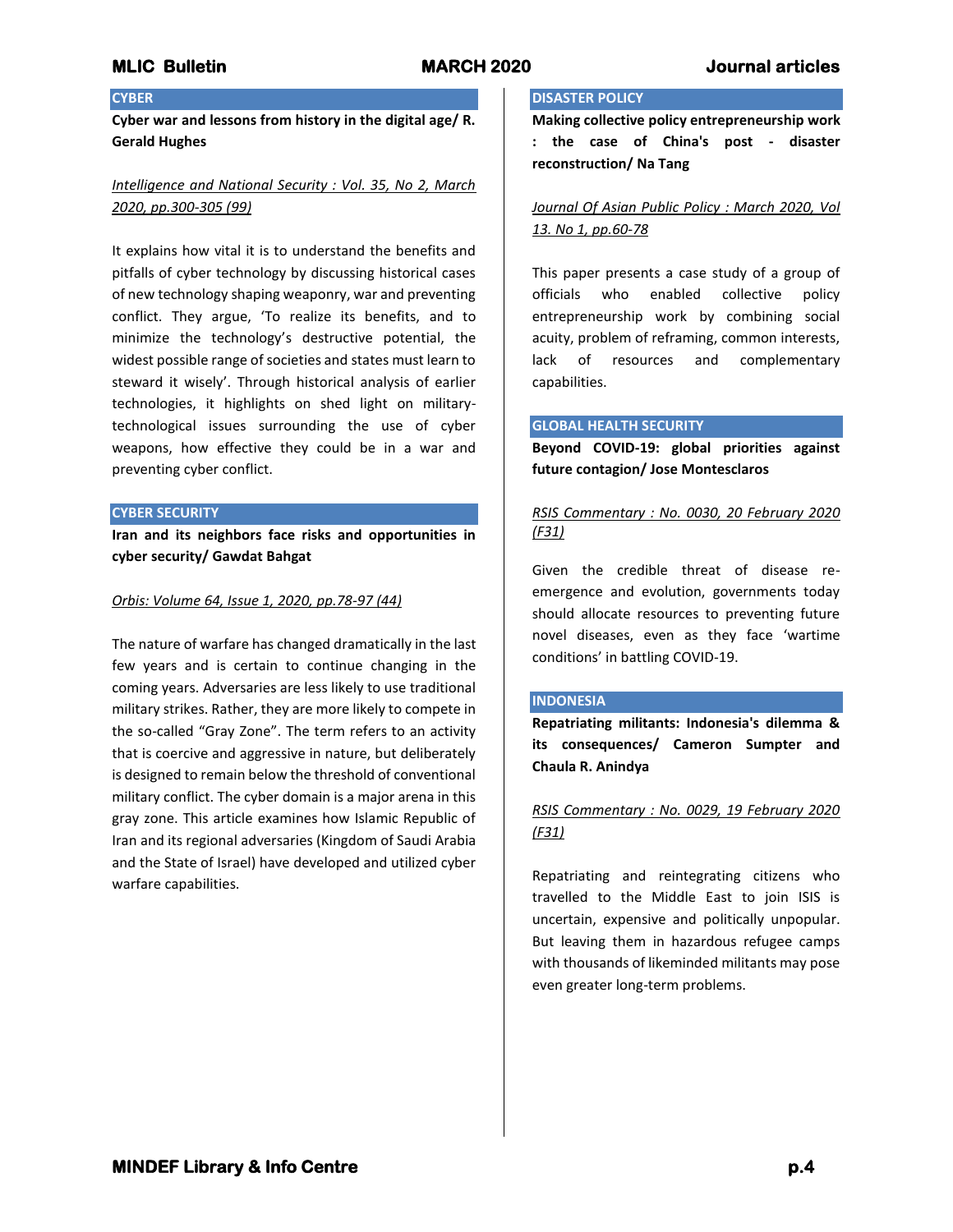**IT**

# **ISLAMIC STATE**

**Why do armed nonstate groups use foreign volunteers? the case of the Islamic State/ Barak Mendelsohn**

## *Orbis: Volume 64, Issue 1, 2020, pp.111-130 (44)*

Why do some armed nonstate groups seek foreign volunteers while others do not? This article identifies four variables - political considerations, operational needs, organizational capacity, and ideational fit - that shape armed nonstate actors' choices concerning foreign volunteers. The essay also presents an original theory for how these variables interact. It argues that while both operational and political considerations inform a group's position on foreign volunteers, when the two conflict, political considerations take priority. In addition, organizational capacity determines a group's ability to translate need into action, serving as a necessary (but insufficient) condition for foreign mobilization.

**IT**

**On the social science of ransomware: technology, security, and society/ Alex Wilner**

## *Comparative Strategy: Vol.38, No.4, 2019, pp.347-370 (113)*

Ransomware is a type of malware that either encrypts or steals digital data and demands a financial ransom from the victim in order to release or return them. The frequency and severity of contemporary ransomware, the nature and motivation of the perpetrators who use these methods of attack, and the type of targets victimized by these attacks - from federal governments to city municipalities, and from private companies to private citizens - suggests that ransomware be afforded much greater scholarly attention by social scientists. Ransomware is a security problem that has international, political, intelligence, and diplomatic ramifications. This article provides a detailed description of ransomware tailored to the social sciences. Using seven ransomware case studies, the article breaks down the technology's technical barriers, making ransomware more accessible to public policy and national security debates and analysis.

**Pair AI with emerging tech to create smart convoys/ Collin Fox**

## *Proceedings US Naval Institute: February 2020, pp.52-56 (86)*

Unmanned systems teamed with artificial intelligence can strengthen maritime logistics for the next peer flight. The Navy must acknowledge the problem then relentlessly test, integrate and apply AI technology and operational concepts.

## **MALAYSIA**

**Exploring the use of 'third countries' in proliferation networks: the case of Malaysia/ Daniel Salisbury**

# *European Journal of International Security : Vol 4 Issue 1, February 2019, pp.101-122*

This article proposes a loose typology considering the ways in which third countries can be exploited by proliferation networks. The typology is illustrated using three cases involving entities based in Malaysia - A. Q. Khan's nuclear black market network, and Iran and North Korea's efforts to procure and market WMDrelated and military goods. These cases are used to generate insights into proliferators' selection of 'third country' hubs. The article argues that while exploitation of third countries by proliferation networks is a similar, but distinct phenomenon to trade-based sanctions busting, hubs of both activities share characteristics. Furthermore, the article argues that other factors beyond the lax regulatory environment, such as level of development, and personal connections, are often as important in driving the decisions of proliferation networks. The article concludes with implications for nonproliferation policy.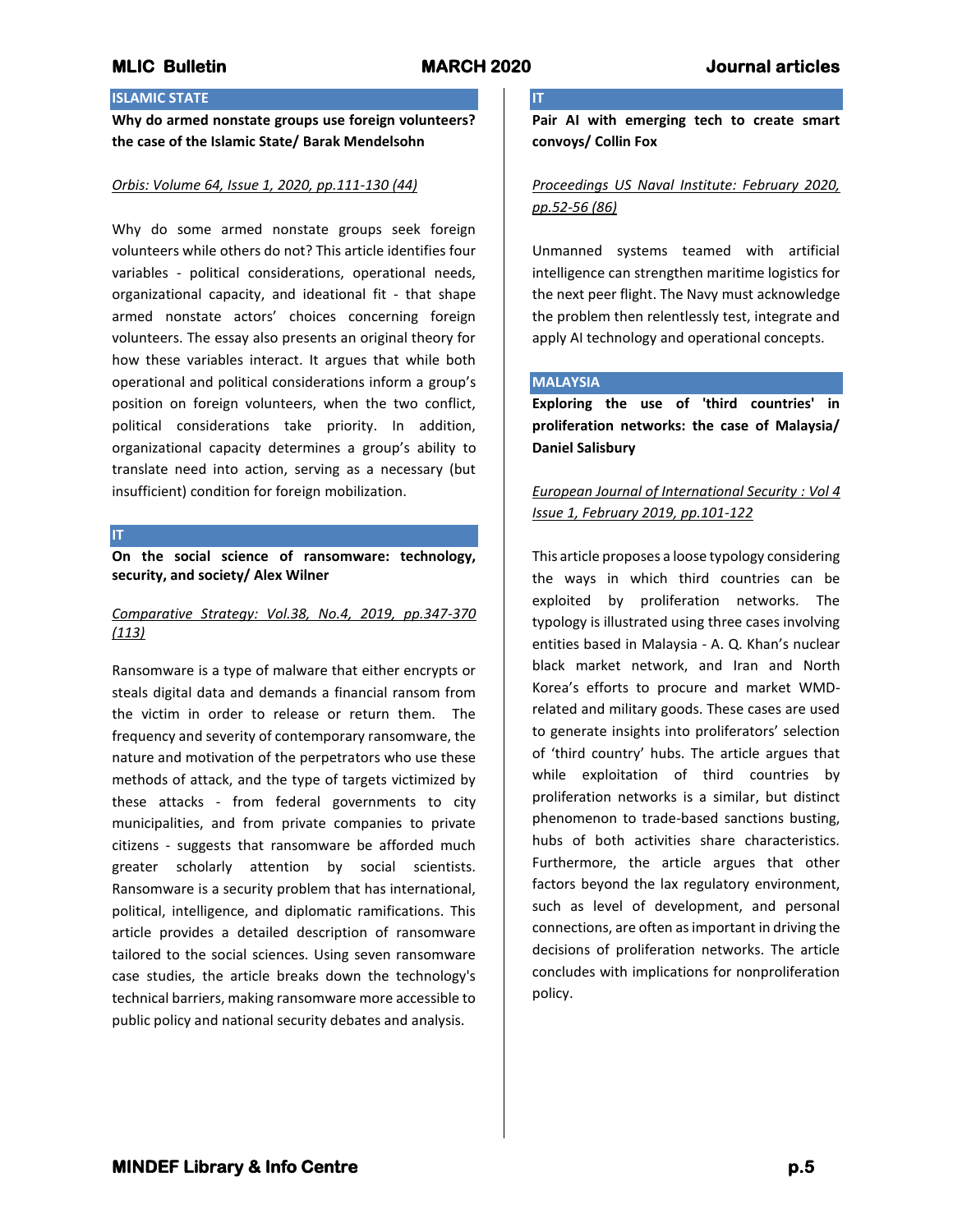## **MARITIME**

**Wading tiger, swimming dragon: a study on comparative Indo-Sino naval development/ Paul Weisko**

# *Comparative Strategy: Vol.38, No.3, 2019, pp.198-205 (113)*

In this article, a study on the newly commissioned ships and ships in development in the Chinese and Indian navies to analyze how the Chinese People's Liberation Army-Navy (PLA-N) and the Indian Navy view the other's modernization. It was argued that the Chinese and Indian navies' development can be explained by defensive realism and that they will take steps according to this view. It was predicted that the Indians will focus on developing a navy that can defeat the PLA-N in Indiandominated waters, while the PLA-N will develop antisubmarine assets to counter the Indian nuclear triad.

## **MILITARY**

**A dangerous pathway? toward a theory of special forces/ Alastair Finlan**

# *Comparative Strategy: Vol.38, No.4, 2019, pp.255-275 (113)*

This article explores what is considered by some to be a dangerous pathway: the development of a theory of special forces. The world is now in the third age of special forces and these secret military units are at the forefront of the use of force in international relations. This research identifies a large theory-knowledge gap concerning these military "first responders" for modern nation-states and offers a tentative theory of special forces that goes beyond traditional annihilation/attrition models of war toward a new anaphylaxis model. It makes the case that the theory pathway is not dangerous, but emancipatory.

## **MILITARY**

**A guide for thinking about space deterrence and China/ Steve Lambakis**

## *Comparative Strategy: Vol.38, No.6, 2019, pp.497-553 (113)*

U.S. space systems are the backbone of the U.S. economy and national security. Chinese counterspace weapon developments promise to make the satellite protection mission ever more challenging. There are significant challenges to deterring China from aggressive behaviour in space, and for this reason U.S. policy makers and defence planners must start planning now for a possible future military confrontation involving China that also may involve military space contingencies. The purpose of this report is to provide a framework for thinking about deterrence and the protection of U.S. space assets.

**Conceal or reveal? managing clandestine military capabilities in peacetime competition/ Brendan Rittenhouse Green and Austin Long**

# *International Security : Vol 44, No 3, Winter 2019/20, pp.48-83 (68)*

International political outcomes are deeply shaped by the balance of power, but some military capabilities rely on secrecy to be effective. These "clandestine capabilities" pose problems for converting military advantages into political gains. If clandestine capabilities are revealed, adversaries may be able to take steps that attenuate the advantages they are supposed to provide. On the other hand, if these capabilities are not revealed, then adversaries will be unaware of, and unimpressed by, the real balance of power.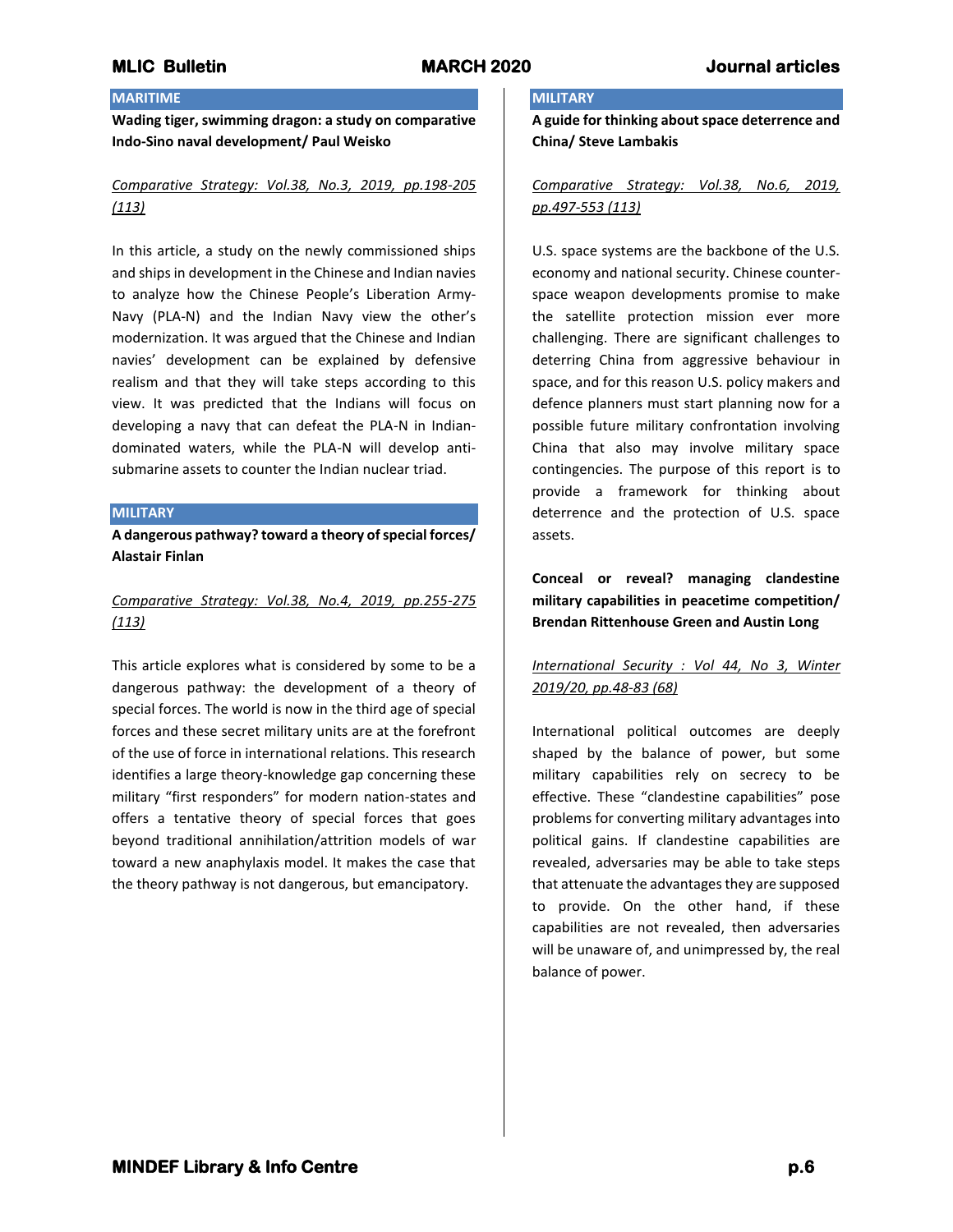# **MILITARY**

**Presidents, politics, and military strategy: electoral constraints during the Iraq War/ Andrew Payne**

# *International Security : Vol 44, No 3, Winter 2019/20, pp.163-203 (68)*

How do electoral politics affect presidential decisionmaking in war? As both commander in chief and elected officeholder, presidents must inevitably balance competing objectives of the national interest and political survival when assessing alternative military strategies in war. Yet, how and when electoral pressures influence decision-making during an ongoing conflict remains unclear.

### **Procurement programmes for land forces/ Robert Czulda**

## *Military Technology: Vol. XLIV, Issue 2, 2020, pp.12-15 (38)*

Despite an increase in new and emerging unconventional threats, land forces around the world continue to focus on traditional platforms such as tanks and armoured vehicles of various types. Recent and planned procurements clearly show this to be a trend that will endure into the near future.

## **Controlling weapons circulation in a postcolonial militarised world/ Anna Stavrianakis**

# *Review of International Studies: Vol 45, Issue 1, January 2019, pp.57-76 (45)*

Taking the tensions between arms transfer control and militarism as a starting point, it is argued that the negotiating process and eventual treaty text demonstrate competing modes of militarism. Expressed in terms of sovereignty, political economy, or human security, all three modes are underpinned by ongoing imperial relations: racial, gendered, and classed relations of asymmetry and hierarchy that persist despite formal sovereign equality. This means human security is a form of militarism rather than the antithesis of it. The argument reframes the challenges for controlling weapons circulation, placing the necessity for feminist, postcolonial anti-militarist critique front and centre.

# **MILITARY EQUIPMENT**

**Go-to guns: military handguns and pistols/ Andrew White**

## *Military Technology: Vol. XLIII, Issue 3, 2019, pp.36-40 (38)*

Constituting a final resort in personal defence as well as primary weapon system capable of supporting small units operations in congested areas of operation, handgun technology and associated enhancements continue to be a significant focus for armed forces globally.

## **NAVAL WARFARE**

**Satellite systems for naval warfare/ Norman Friedman**

## *Naval Forces: Vol.XLI, No.1, 2020, pp.51-52 (41)*

The vastness of the sea makes satellite systems particularly valuable for navies. They offer highcapacity communication, precise navigation and reconnaissance.

### **NORTH KOREA**

**Lessons for negotiating with North Korea/ Edward Ifft**

# *Survival: Vol.62, No.1, February - March 2020, pp.89-106 (106)*

Applying certain lessons learned in earlier armscontrol negotiations, some of which encountered problems similar to those that are now frustrating negotiators and observers, could move the process forward. The Trump administration has called for North Korea also to give up chemical and biological weapons. This might be better phrased as seeking a weapons of mass destruction (WMD)-free zone on the Korean Peninsula.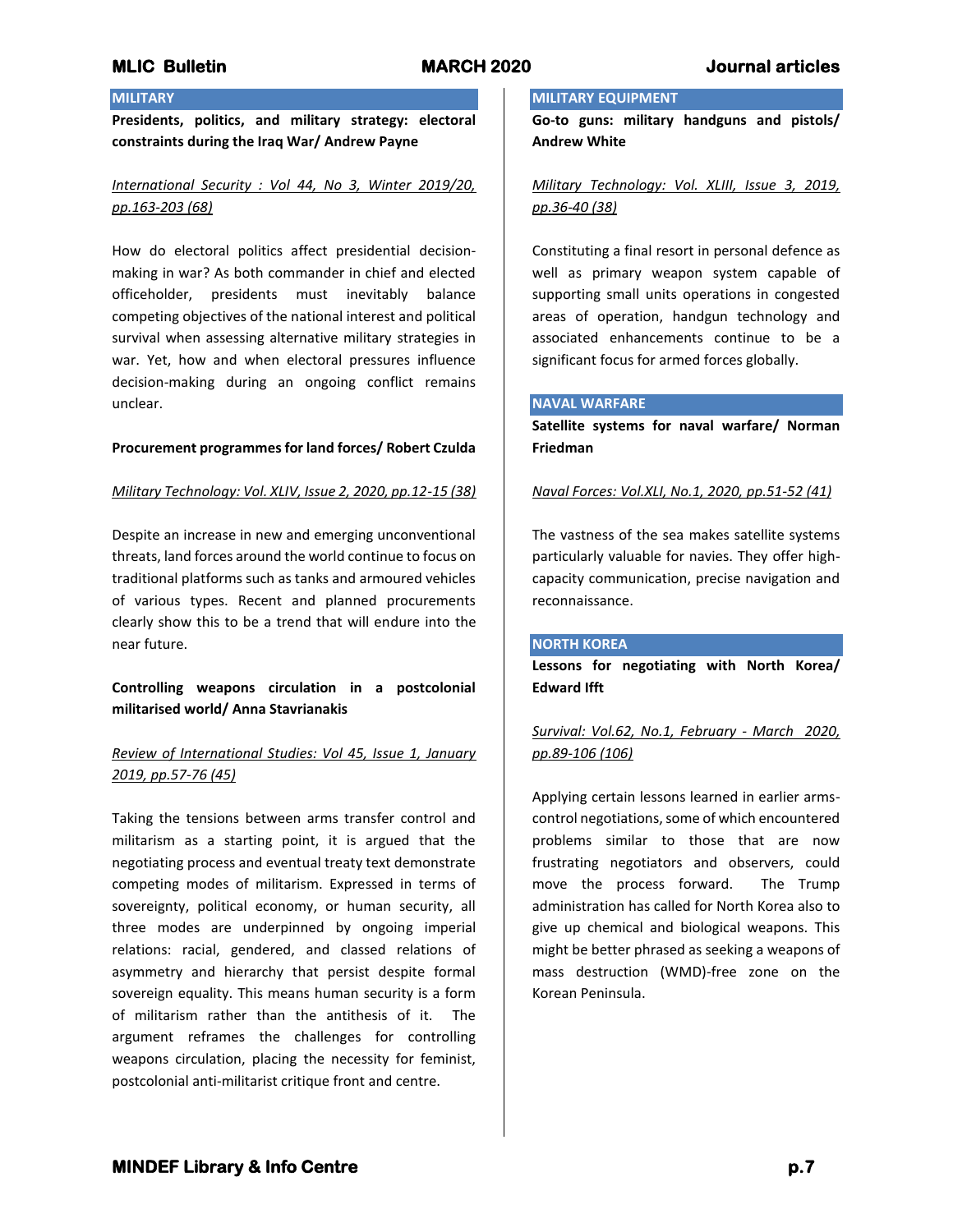# **NUCLEAR POWER**

## **The third nuclear age/ Jenny L. Naylor**

## *Comparative Strategy: Vol.38, No.4, 2019, pp.276-288 (113)*

This article asserts that a technology-enabled, multipolar competition will usher in the third nuclear age, which may be identified by three trends: (1) a new arms race with revolutionary weapons that challenge the existing deterrence paradigm; (2) an entanglement of nuclear and non-nuclear force and doctrinal development in the multipolar competition; and (3) a state-driven model of innovation. The article then concludes that new thinking on deterrence geometry, global governance of nuclear nonproliferation and arms control, and nuclear strategy will be needed to maintain strategic stability in the third nuclear age.

### **NUCLEAR WEAPON**

**Cyber battles, nuclear outcomes? dangerous new pathways to escalation/ Michael T. Klare**

# *Arms Control Today: Vol.49, No. 9, November 2019, pp.6- 13 (5)*

Trump administration's Nuclear Posture Review saw a dangerous shifts in U.S nuclear policy including the acquisitions of several types of low-yield nuclear weapons which has created concern as they are vulnerable to attack specifically cyberattacks. With high reliance on cyberspace, the danger from this attack grows severely.

### **PHILIPPINES**

**Philippines-US alliance under Duterte: unravelling?/ Aaron Jed Rabena**

## *RSIS Commentary : No. 0025, 11 February 2020 (F31)*

Since the election of Philippine President Rodrigo Duterte, various uncertainties have confronted Philippines-US relations. These are mainly due to human rights issues and the challenge posed by China in the South China Sea.

## **RUSSIA-CHINA**

# **Will Russia's pivot to Asia last?/ Chris Miller**

### *Orbis: Volume 64, Issue 1, 2020, pp.43-57 (44)*

Will the Russian Federation's current 'turn to the East' have lasting significant? After the annexation of Crimea and the escalated confrontation with the West, Vladimir Putin's government declared it was turning to the East by cultivating ties both with the People's Republic of China and other governments. Russia has 'turned to the East' repeatedly throughout its history, from the tsarist era to the present day. In the past, geopolitical and economic factors have hindered Russia's Asian Pivots and caused the Kremlin to turn back toward Europe.

### **SINGAPORE**

**The political economy of welfare in Singapore : explaining continuity and change/ Gyu Jin Hwang**

# *Policy Studies : Vol 41, No 1, January 2020, pp.63- 79*

This article addresses the question of how this continuity has been possible for so long and whether it is likely to continue. It argues that institutional coherence that is provided through a set of idenational frameworks is central in unpacking the stories behind Singapore's road to development.

**COVID-19: trying times for Singapore's resilience/ Nazneen Mohsina**

# *RSIS Commentary : No. 0031, 27 February 2020 (F31)*

As Singapore deals with COVID-19, the social resilience of its citizens is also being tested. Notwithstanding the initial panic among some, the country has so far displayed a rather sturdy spirit in the face of this new public health crisis that has spread globally.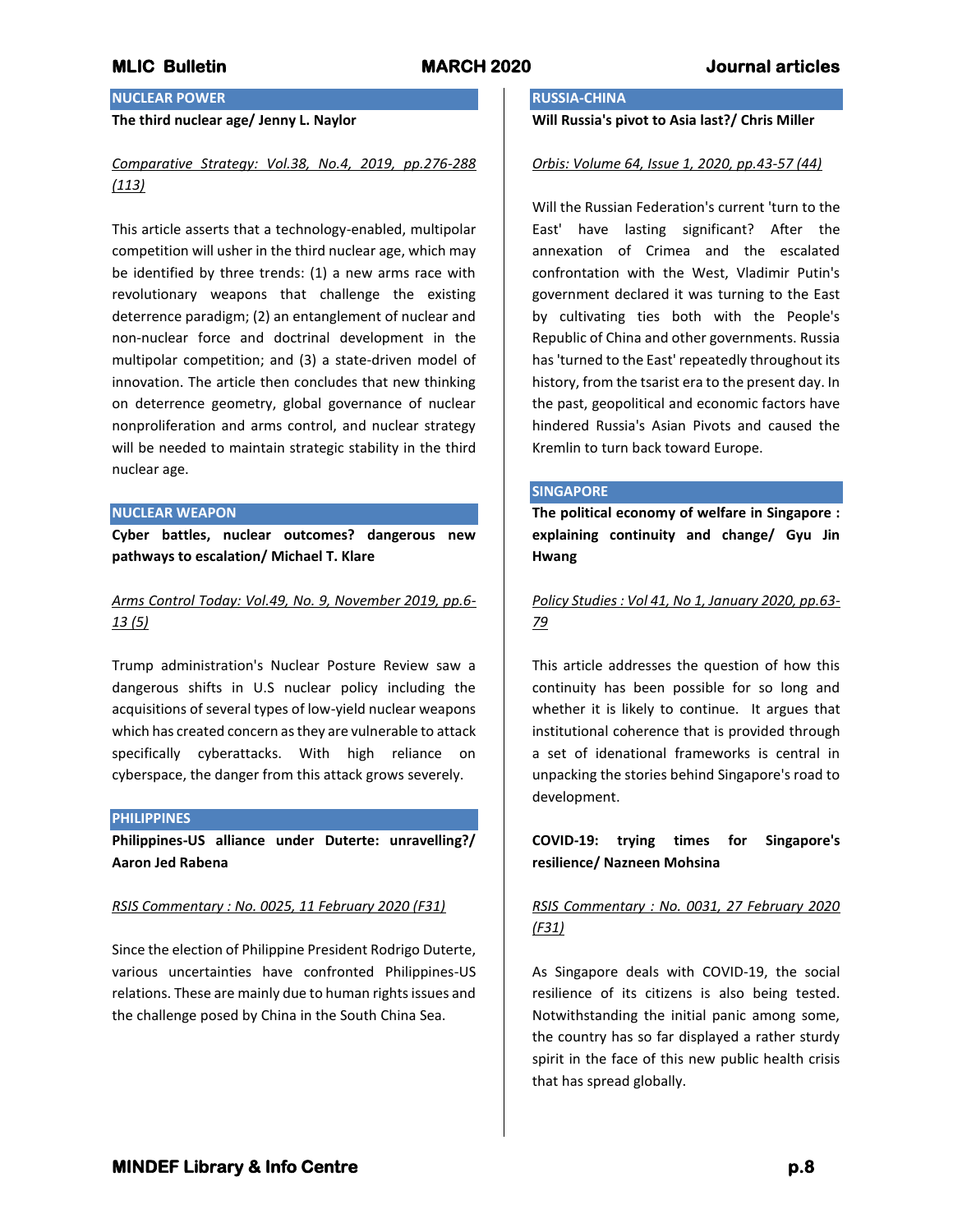## **SINGAPORE**

## **Singapore keeps its spear tip sharp/ Jr Ng**

*Asian Military Review: Vol.28, Issue 1, February 2020, pp.30-33 (60)*

The Republic of Singapore has seen its armed forces experiencing a full modernisation as they intent to maintain their title as the most modern defence forces in Asia Pacific.

## **TERRORRISM**

**Less lethal, more universal/ Lilly Chapa**

## *Security Management: March 2019, pp.22-24 (92)*

Deaths from terror attacks have declined for the third year in a row especially due to the continuous decline of ISIS in Iraq and Syria combined with an increased emphasis on counterterrorism globally. But terrorism still affected more countries in 2017 than in previous years.

**The security-prejudice nexus: "Islamist" terrorism and the structural logics of Islamophobia in the UK/ Mark Gilks**

# *Critical Studies on Terrorism: Vol 13, No 1, March 2020, pp. 24-46 (112)*

This evidence also reveals an empirical link to "Islamist" terrorism, revealing a nexus between security and the social emergence of prejudice. Drawing on critical approaches to security and applying them to the case of the UK in 2017, this article explores this nexus conceptually and empirically. It examines the discourses of various governance institutions (including the media, the political elite, and security professionals) as they respond to "Islamist" terrorist events. It argues that these governance institutions individually and collectively.

## **UNITED STATES**

**Blurred lines: gray-zone conflict and hybrid wartwo failures of American strategic thinking/ Donald Stoker and Craig Whiteside**

## *Naval War College Review : Vol 73 No 1, Winter 2020, pp.13-48 (F22)*

This article argues that the adoption of two prominent and fashionable theoretical terms and their various iterations - the gray zone or grayzone conflict (usually described as the space between peace and war) and hybrid war (often described as Russia's new form of mixedmethods warfare birthed by General Valery Gerasimov) - is an example of an American failure to think clearly about political, military, and strategic issues and their vitally important connections.

**Should the United States support a Republic of Korea nuclear submarine program?/ Jihoon Yu and Erik French**

*Naval War College Review : Vol 73 No 1, Winter 2020, pp.84-106 (F22)*

This article discusses how a Republic of Korea (ROK) SSN program could result in strategic risks or benefits, or both, for the United States. The risks of such a policy are readily apparent. First, the project might undermine already-fragile Sino-allied and ROK-Japan relations, damaging regional stability. Second, it might create nonproliferation concerns by expanding the ROK's latent nuclear capabilities. Third, an ROK SSN program would involve major opportunity costs; the resources necessary to fund it inevitably would siphon ROK resources away from investments in other crucial capabilities.